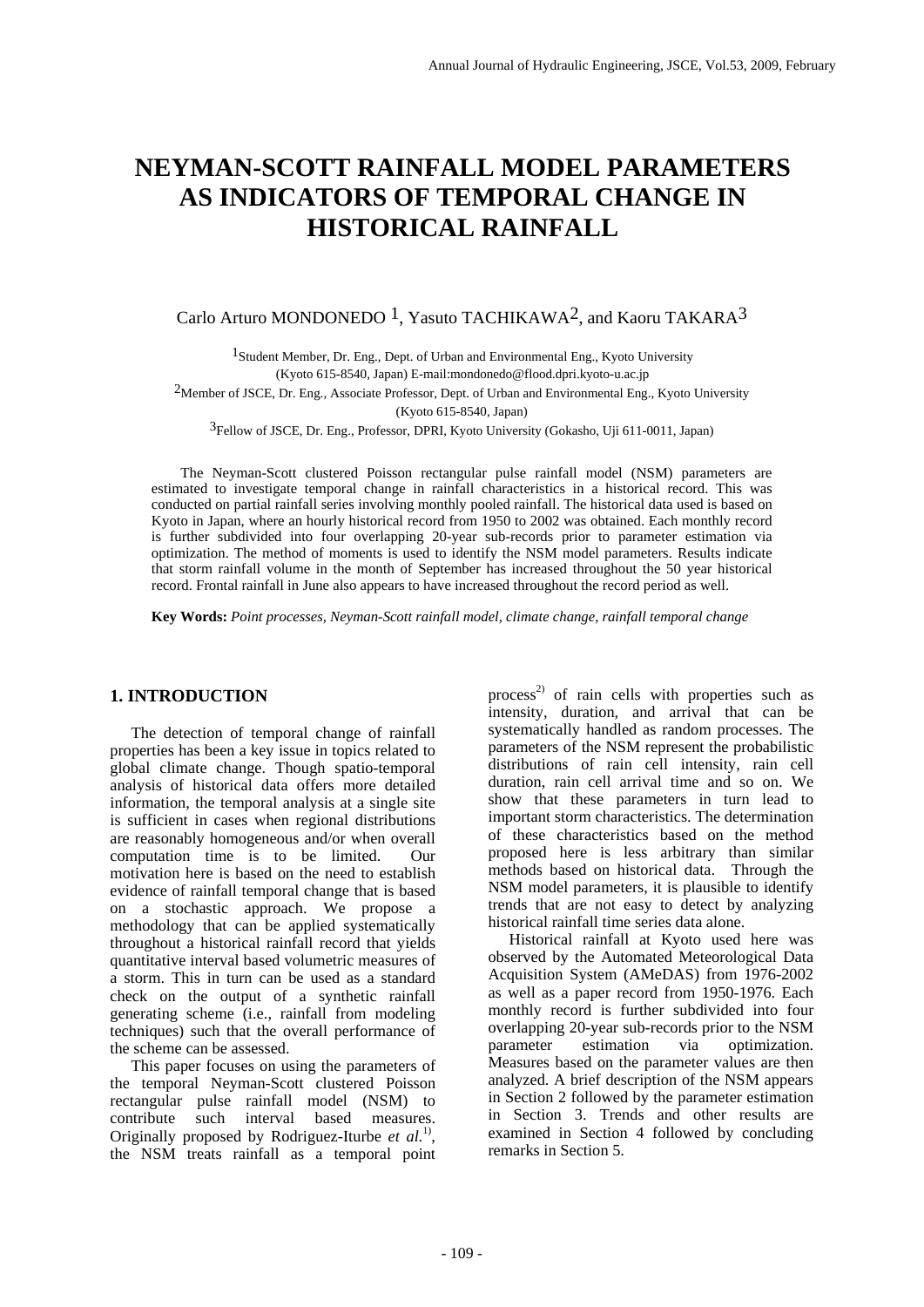# **2. MODEL DESCRIPTION**

#### **(1) Governing equations**

Rainfall in the  $NSM<sup>1</sup>$  is formulated as a temporal cluster of rain cells (storms) which occur based on a Poisson process with occurrence rate λ. The cluster size is based on a geometric distribution with mean  $\mu_c$ . The lag from cluster to rain cell occurrences follows an exponential distribution with mean 1/β. Rain cell durations follow an exponential distribution as well with mean 1/η. Rain cell intensities are modeled by a gamma distribution with scale parameter θ and shape parameter  $\alpha$ . The resulting rainfall is the superpositions of these processes as shown in **Fig. 1**.

 The moment and correlation expressions for the aggregated rainfall point process in terms of the NSM parameters were derived by Rodriguez-Iturbe *et al.*3) The succeeding Equations  $(1) - (3)$  list these expressions in the aggregated form, specific to the distribution parameters mentioned: β, λ, μ<sub>c</sub>, η, α, and θ.

$$
\mathbf{E}\langle\mathbf{Y}_{n}^{(h)}\rangle = \lambda\mu_{c}(\alpha\theta)h/\eta
$$
\n
$$
\operatorname{var}\langle\mathbf{Y}_{n}^{(h)}\rangle = \frac{2\lambda\mu_{c}\alpha\theta^{2}(1+\alpha)(\mu_{c}-1)}{\beta\eta^{3}(\beta^{2}-\eta^{2})}\times
$$
\n
$$
[\beta^{3}A_{1}(h)-\eta^{3}B_{1}(h)] + \frac{4\lambda\mu_{c}(\alpha\theta)^{2}A_{1}(h)}{\eta^{3}}
$$
\n
$$
\operatorname{cor}\langle\mathbf{Y}_{n}^{(h)},\mathbf{Y}_{n+k}^{(h)}\rangle = \frac{2\lambda\mu_{c}\alpha\theta^{2}(1+\alpha)(\mu_{c}-1)}{\operatorname{var}\langle\mathbf{Y}_{i}^{(h)}\rangle\beta\eta^{3}(\beta^{2}-\eta^{2})}\times
$$
\n
$$
[\beta^{3}A_{2}(h,k)-\eta^{3}B_{2}(h,k)]
$$
\n
$$
+\frac{4\lambda\mu_{c}(\alpha\theta)^{2}A_{2}(h,k)}{\eta^{3}}
$$
\n
$$
A_{1}(h) = \eta h - 1 + e^{-\eta h}; \quad B_{1}(h) = \beta h - 1 + e^{-\beta h}
$$

 $A_2(h,k) = 0.5(1 - e^{-\eta h})^2 e^{-\eta h(k-1)}$  $B_2(h,k) = 0.5(1 - e^{-\beta h})^2 e^{-\beta h(k-1)}$ 

where:

- $n =$  time interval counter  $h =$  integer specifying time step interval of data (1 for 1 hour, 24 for 1 day, etc.)
- $Y_n^h$  = rainfall depth in the *n*-th time of interval *h*
- $\mathbf{E}\langle \mathbf{Y}_n^{(h)} \rangle$  = mean rainfall depth record at h-hours



**Fig. 1** Schematic drawing of the Neyman-Scott Rainfall Model.

$$
\text{var}\langle Y_n^{(h)} \rangle = \text{variance of rainfall record at}
$$
\n
$$
\text{h-hours}
$$
\n
$$
\text{cor}\langle Y_n^{(h)}, Y_{n+k}^{(h)} \rangle = \text{autocorrelation of rainfall record at } h\text{-hours at lag } k
$$

Cowpertwait<sup>4)</sup> also derived the expression for the third central moment of rainfall depth in terms of the NSM parameters. The inclusion of this term in the parameter estimation was recommended for higher consistency between synthetic rainfall maxima at multiple durations and its historical counterpart. The authors<sup>5)</sup> have previously applied a variant of this recommended estimation procedure and found that seasonal synthetic rainfall (i.e., months June and July are designated as the Frontal Rainfall Season) are indeed more consistent due to the dependency of the third central moment on the rainfall seasonal maxima. The aggregated form of the NSM expression for the third central moment, TCM, of rainfall depth appears here as Eq. (4) where Γ() is the Gamma distribution function.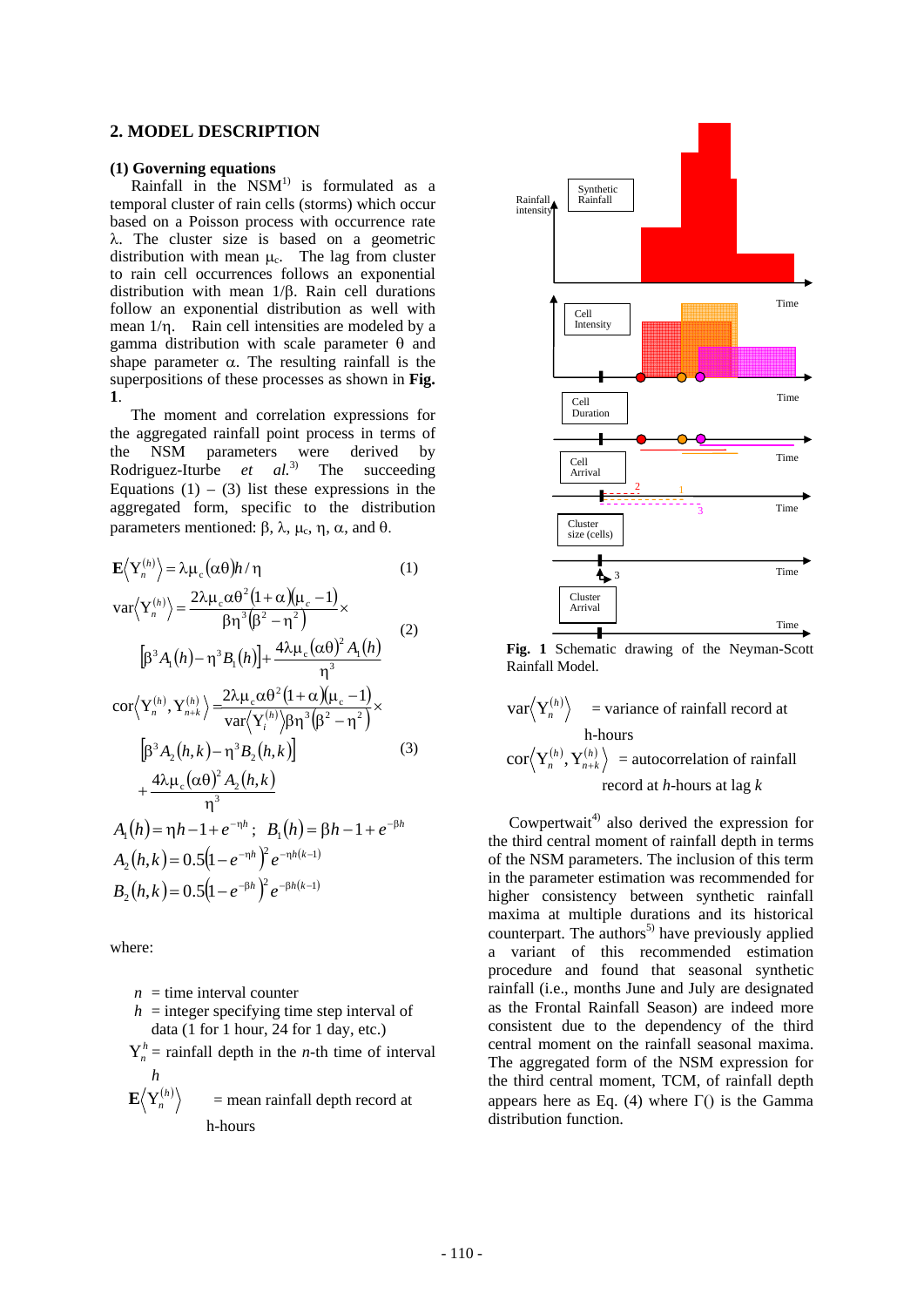$$
\mathbf{TCM}\langle Y_n^{(h)}\rangle = \frac{6\lambda\mu_c \mathbf{E}\langle 1^3\rangle \left(\eta h - 2 + \eta h e^{-\eta h} + 2e^{-\eta h}\right)}{\eta^4} + \frac{3\lambda \mathbf{E}\langle 1\rangle \mathbf{E}\langle 1^2\rangle \mathbf{E}\langle C(C-1)\rangle F(\eta, \beta, h)}{2\eta^4 \beta (\beta^2 - \eta^2)^2} + \frac{\lambda(\mathbf{E}\langle 1\rangle)^3 \mathbf{E}\langle C(C-1)(C-2)\rangle G(\eta, \beta, h)}{2\eta^4 \beta (\eta^2 - \beta^2)(\eta - \beta)(2\beta + \eta)(2\eta + \beta)}
$$

where:

$$
\mathbf{E}\langle I \rangle = \alpha \theta : \mathbf{E}\langle I^2 \rangle = \alpha (1 + \alpha) \theta^2 :
$$
  
\n
$$
\mathbf{E}\langle I^3 \rangle = \theta^3 \frac{\Gamma(3 + \alpha)}{\Gamma(\alpha)}
$$
  
\n
$$
\mathbf{E}\langle C(C-1) \rangle = 2\mu_c (\mu_c - 1)
$$
  
\n
$$
\mathbf{E}\langle C(C-1)(C-2) \rangle = 6\mu_c (\mu_c - 1)^2
$$

 $F(\eta, \beta, h) = -2\eta^{3} \beta^{2} e^{-\eta h} - 2\eta^{3} \beta^{2} e^{-\beta h} + \eta^{2} \beta^{3} e^{-2\eta h}$ +2n<sup>4</sup> $\beta e^{-\eta h}$  +2n<sup>3</sup> $\beta^2 e^{-(\eta+\beta)h}$  -2n<sup>4</sup> $\beta e^{-(\eta+\beta)h}$  -8n<sup>3</sup> $\beta^3 h$  $+11\eta^2\beta^3 - 2\eta^4\beta + 2\eta^3\beta^2 + 4\eta\beta^5h + 4\beta\eta^5h - 7\beta^5$  $-4\eta^5 + 8\beta^5 e^{-\eta h} - \beta^5 e^{-2\eta h} - 2h\eta^3 \beta^3 e^{-\eta h} - 12\eta^2 \beta^3 e^{-\eta h}$ +2 $h$ n $6^5e^{-\eta h}$  +4 $n^5e^{-\beta h}$ 

$$
G(\eta, \beta, h) = 12\eta^5 \beta e^{-\beta h} + 9\eta^4 \beta^2 + 12\eta \beta^5 e^{-\eta h} + 9\eta^2 \beta^4
$$
  
+ 12\eta^3 \beta^3 e^{-(\eta+\beta)h} - \eta^2 \beta^4 e^{-2\eta h} - 9\eta^5 \beta - 12\eta^3 \beta^3 e^{-\beta h}  
- 9\beta^5 \eta - 3\eta \beta^5 e^{-2\eta h} - \eta^4 \beta^2 e^{-2\beta h} - 12\eta^3 \beta^3 e^{-\eta h}  
- 3\beta \eta^5 e^{-2\beta h} - 10\beta^4 \eta^3 h + 6\beta^5 \eta^2 h - 10\beta^3 \eta^4 h  
+ 4\beta^6 \eta h - 8\beta^2 \eta^4 e^{-\beta h} + 4h\eta^6 \beta + 12\eta^3 \beta^3 - 8\eta^2 \beta^4 e^{-\eta h}  
- 6\eta^6 - 6\beta^6 - 2\eta^6 e^{-2\beta h} - 2\beta^6 e^{-2\eta h} + 8\beta^6 e^{-\eta h}  
+ 8\eta^6 e^{-\beta h} + 6\beta^2 \eta^5 h

## (2) Model validation

Some validation of the model is necessary before proposing any intrinsic property based on its parameters. We assume that if the results based on the synthetic rainfall generated from the parameters are consistent, then both model and parameters are validated. One of the authors have shown in a previous study that the NSM is effective in the temporal modeling of rainfall from the Kyoto study region<sup>6)</sup> that was used in the experiments of the succeeding section. In this previous study, monthly-pooled hourly historical rainfall was used to estimate the 12 corresponding NSM parameter sets (i.e., one set per month). A hundred synthetic data sets were generated per set and compared statistically to its historical counterpart to verify the consistency of the NSM.



Fig. 2 Student's T values obtained from total hourly synthetic rainfall vs. historical counterpart.

Figure 2 shows a reproduction of a verification resulting from standard Student's T-tests on the historical and synthetic rainfall data based on the NSM. Each T-statistic in Fig. 2 is based on the average synthetic hourly rainfall, its historical counterpart, and an appropriate estimate of standard error. The tests show that at the 5% significance level, statistical and historical rainfall means are consistent for all months. Tests for variances and autocorrelations indicate similar results. Kolomogorov-Smirnov (KS) tests on the other hand show that resulting synthetic maxima are consistent to historical counterparts at multiple durations for most months. We therefore adopt the NSM and the technique to estimate its parameters as a consistent method for temporal rainfall generation.

# **3. EXPERIMENTATION**

#### (1) Kyoto historical rainfall data

The rainfall data used here was based on an hourly record obtained at Kyoto from the years 1950 to 2002. Kyoto is located in the central part of the Japanese main island of Honshu where little rainfall (as well as snowfall) is observed in the winter months such as from January to March. Frontal rainfall is observed in May, June and July. Summer rainfall in August on the other hand is often convective and torrential. In the autumn months of September and October, a large amount of rainfall is sometimes observed due to the landfall of a typhoon. We assume that these trends are perennial so that we can pool data by the month for parameter estimation.

Data is grouped into overlapping intervals such as: a) Y-A (1950 – 1970), b) Y-B (1960 – 1980), c) Y-C (1970-1990), and d) Y-D (1980-2002). Hourly rainfall is then pooled monthly per group. Sample moments from each interval is calculated.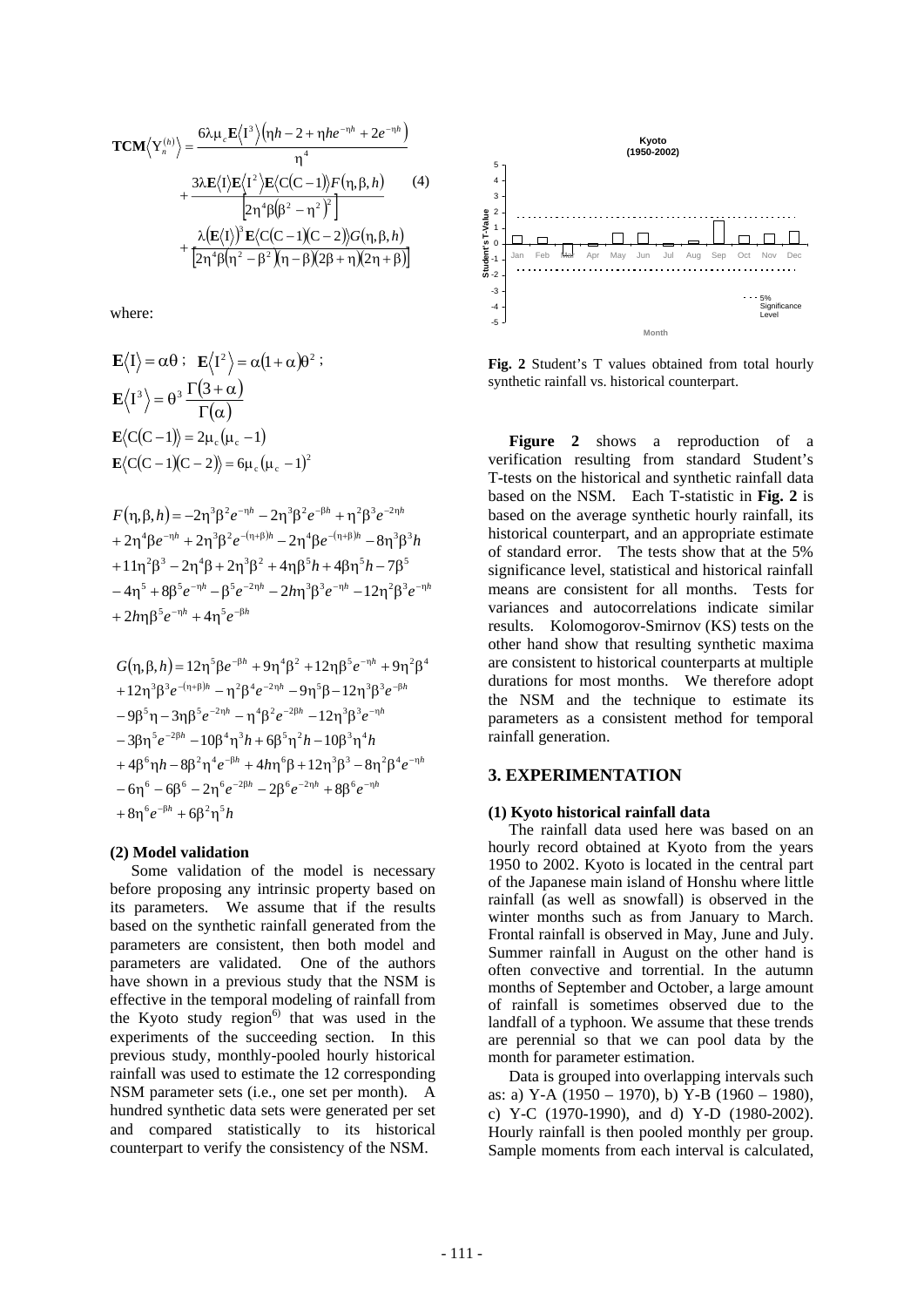including rainfall hourly mean, hourly variance, hourly autocorrelation at lag-1, hourly third central moment, 12-hourly autocorrelation at lag-1, 24-hourly variance, and 24-hourly autocorrelation at lag-1. This combination of moments was found to yield the most consistent synthetic data generation using the  $NSM<sup>5</sup>$ .

#### **(2) Parameter estimation**

 A basic scheme consisting of the mentioned NSM moments β, λ, μ<sub>c</sub>, η, α, and θ is proposed based on previous studies<sup>6,  $\frac{1}{2}$ </sup>. The objective function in the parameter search is given by Eq. (5).

$$
O = \sum_{m=1}^{6} \left( 1 - \frac{NSM_m}{HIS_m} \right)^2 \tag{5}
$$

where:

 $m =$  equation index (i.e., any of equations (1), (2), (3), and (4))

 $NSM_m = NSM$  expression for rainfall moment  $HIS_m$  = equivalent historical value of moment.

The scale parameter  $\theta$  is written here in terms of the hourly mean rainfall depth as shown in Eq. (6) to reduce the computational burden of solving Eq.  $(5)$ . The Levenberg-Marquardt scheme<sup>8)</sup> is used to carry out the optimization of the objective function.

$$
\theta = \frac{E\left\langle Y_n^{(1)}\right\rangle \eta}{\lambda \mu_c \alpha}
$$
\n(6)

where  $E\langle \rangle$  = operation to obtain expected value. The NSM parameters were estimated subject to the constraints of **Table 1**.

**Table 1** Ranges in parameter estimation for NSM.

| <b>NSM</b><br>Parameter | Lower limit | Upper limit |
|-------------------------|-------------|-------------|
| $\alpha$ (mm/s)         | 0.01        | 50          |
| $\beta(1/h)$            | 0.05        | 0.99        |
| $\eta$ (1/h)            | 0.5         | 60          |
| $\lambda(1/h)$          | 0.001       | 0.05        |
| $\mu_{\rm c}$           |             | 50          |
| θ                       |             |             |

## **(3) Quantitative storm measures**

Some information is available from observing the values of the NSM parameters throughout the mentioned groupings of historical data. However, we propose here several measures that describe the storm as defined in the NSM. For instance, Eq. (7) represents the approximate mean storm duration<sup>9)</sup>  $T_s$  which is written in terms of the NSM parameters as:

$$
T_s = \frac{1}{\beta} \left( \gamma + \text{Ln} \left[ \left( \mu_c - 1 \right) \frac{\eta}{\eta - \beta} \right] \right) \tag{7}
$$

where:  $\gamma$  = Euler constant, 0.5772.

 $Ln = natural logarithm$ .

Eq. (7) is a convenient estimate without resorting to complicated considerations on storm type (i.e., only monthly historical moments are required).

In addition, normalizing Eq. (1) by the duration *h*, yields the mean intensity of a storm:

$$
I_{S} = \lambda \mu_{c} (\alpha \theta) / \eta \tag{8}
$$

Similar to Eq. (7), the determination of this term depends simply on historical moments of the historical data.

The mean volume  $V<sub>s</sub>$  of rainfall from a storm event (i.e., regardless if the storm is convective, frontal, or typhoon-based) is therefore the product of the mean duration (Eq. 7) and mean intensity (Eq. 8), or:

$$
V_{S} = \frac{\lambda \mu_{c}(\alpha \theta)}{\eta \beta} \left( \gamma + \text{Ln} \left[ (\mu_{c} - 1) \frac{\eta}{\eta - \beta} \right] \right) \tag{9}
$$

 The equivalents of these measures based on historical rainfall cannot be readily determined. The main problem with deferring to historical data is the identification of a storm's actually start and/or end. Conversely, the NSM parameter identification procedure described previously shows no bias and arbitrariness in assessing these storm features. These are the measures we use here to determine any apparent temporal trend in historical rainfall from our study area.

#### **4. RESULTS**

#### **(1) Overall trends**

The values of the NSM model parameters were identified for each month for the four intervals Y-A (1950-1970), Y-B (1960-1980), Y-C (1970-1990), and Y-D (1980-2002). We limit our results for brevity, showing measures from several months of the year. In general, trends are difficult to detect based on plots of the parameters in time. For instance, **Fig. 2** shows the storm arrival parameter λ obtained from the historical data. Clearly, this information cannot be easily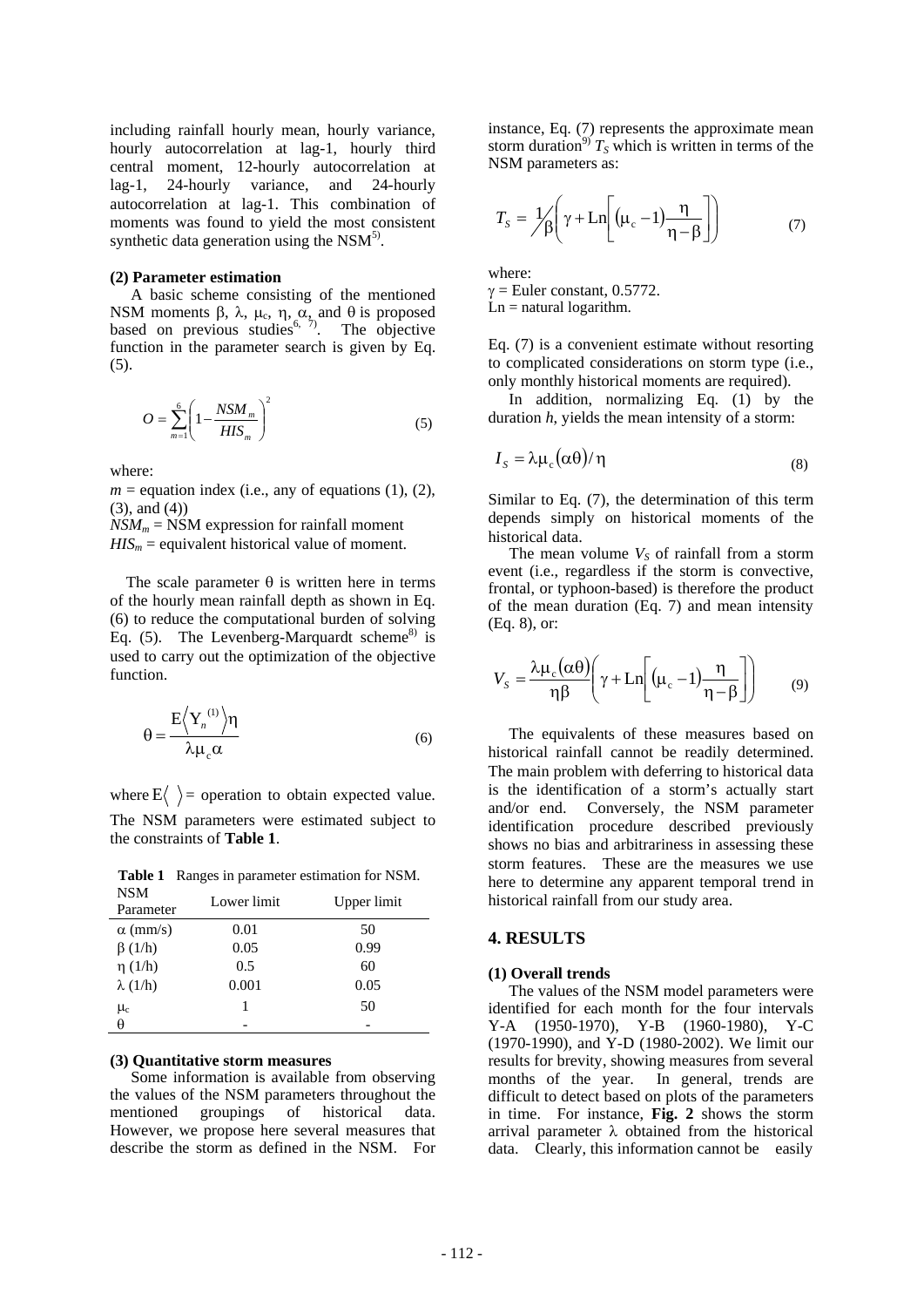

**Fig. 3** Temporal trends in storm arrival parameter  $\lambda$ obtained from historical hourly rainfall from Kyoto, Japan.

obtained from the historical data at hand. In contrast, the parameter search used clearly shows that this parameter is directly obtained through historical moments alone. However, it is difficult to determine from this plot if a significant change occurred in this tendency throughout the entire historical record. In fact, weaker trends are observed from the other parameters and are omitted here for brevity.

### **(2) Monthly rain cell trends**

 Aside from the previous trends, other trends are easier to interpret based on monthly parameters. **Table 2** shows the NSM parameters obtained from the winter month of January. The values of  $\lambda$  from Y-A through Y-D indicate that more storms hit Kyoto in the current 20 year period than in the more recent 20 year periods. In addition, months similar to January with low rainfall show a fluctuating number of cells per storm (parameter  $\mu_c$ ) throughout the times observed.

**Table 3** shows the estimated parameters for the month of June in which frontal rainfall is quite dominant. Although this month is known to experience a regular amount of rainfall in the year, the NSM parameters do not reveal any temporal trend from Y-A through Y-D. Similar to the previous findings, rain cell characteristics such as intensity and arrival do not exhibit a temporal trend throughout the historical record.

Rain cell properties differ slightly in the succeeding month of July shown in **Table 4**. The decreasing values of η indicate that the overall gap between the birth of a storm and the arrival of the rain cells has increased throughout the historical record. It also appears that the storms became more intense based on the decreasing values of average rain cell number  $\mu_c$ despite the increase in rain cell duration β. The rain fronts appear to have been more severe at the end of the study period for this month.

**Table 2** NSM parameter estimates and storm volume from January historical rainfall.

|                 | $Y-A$  | Y-B    | $Y-C$  | Y-D    |
|-----------------|--------|--------|--------|--------|
|                 | 1950-  | 1960-  | 1970-  | 1980-  |
| parameter       | 1970   | 1980   | 1990   | 2002   |
| $\alpha$ (mm/s) | 20,000 | 20.000 | 11.542 | 20.000 |
| $\beta(1/h)$    | 0.316  | 0.292  | 0.171  | 0.369  |
| $\eta(1/h)$     | 1.882  | 0.639  | 0.741  | 60.000 |
| $\lambda(1/h)$  | 0.007  | 0.006  | 0.008  | 0.011  |
| $\mu_{c}$       | 10.036 | 2.222  | 2.170  | 28.284 |
| θ               | 0.083  | 0.126  | 0.228  | 0.665  |
|                 |        |        |        |        |

**Table 3** NSM parameter estimates and storm volume from June historical rainfall.

|                 | Y-A    | Y-B   | Y-C    | Y-D    |
|-----------------|--------|-------|--------|--------|
|                 | 1950-  | 1960- | 1970-  | 1980-  |
| parameter       | 1970   | 1980  | 1990   | 2002   |
| $\alpha$ (mm/s) | 4.649  | 1.605 | 0.123  | 0.074  |
| $\beta(1/h)$    | 0.213  | 0.055 | 0.157  | 0.153  |
| $\eta(1/h)$     | 59.226 | 0.873 | 2.208  | 1.652  |
| $\lambda(1/h)$  | 0.011  | 0.016 | 0.016  | 0.015  |
| $\mu_{\rm c}$   | 27.640 | 2.924 | 50.000 | 50.000 |
| θ               | 13.023 | 3.853 | 7.201  | 9.106  |

**Table 4** NSM parameter estimates and storm volume from July historical rainfall.

|                 | Y-A   | Y-B   | $Y-C$ | Y-D   |
|-----------------|-------|-------|-------|-------|
|                 | 1950- | 1960- | 1970- | 1980- |
| parameter       | 1970  | 1980  | 1990  | 2002  |
| $\alpha$ (mm/s) | 1.033 | 1.494 | 1.911 | 1.491 |
| $\beta(1/h)$    | 0.177 | 0.125 | 0.05  | 0.05  |
| $\eta(1/h)$     | 1.907 | 1.681 | 1.560 | 1.382 |
| $\lambda(1/h)$  | 0.013 | 0.011 | 0.013 | 0.014 |
| $\mu_{\rm c}$   | 5.852 | 4.579 | 3.134 | 3.00  |
| θ               | 8.013 | 6.065 | 5.784 | 6.446 |

August and September storms show an opposite trend based on **Tables 5 and 6**. While η values show that currently rain cells arrive sooner after storm development, rain cell number  $\mu_c$  also appears to have increased in the recent record. These indicate that convective storms and typhoons (August and September rainfall, respectively) have become more intense in Y-D than in Y-A.

## **(3) Storm trends**

**Figure 4** shows the effect that changes in rain cell has on overall storm intensity. There are no apparent trends based on the frontal months of June and July as well as the typhoon month of September. However, average storm rainfall intensity has steadily decreased from Y-A through Y-D in the summer month of August.